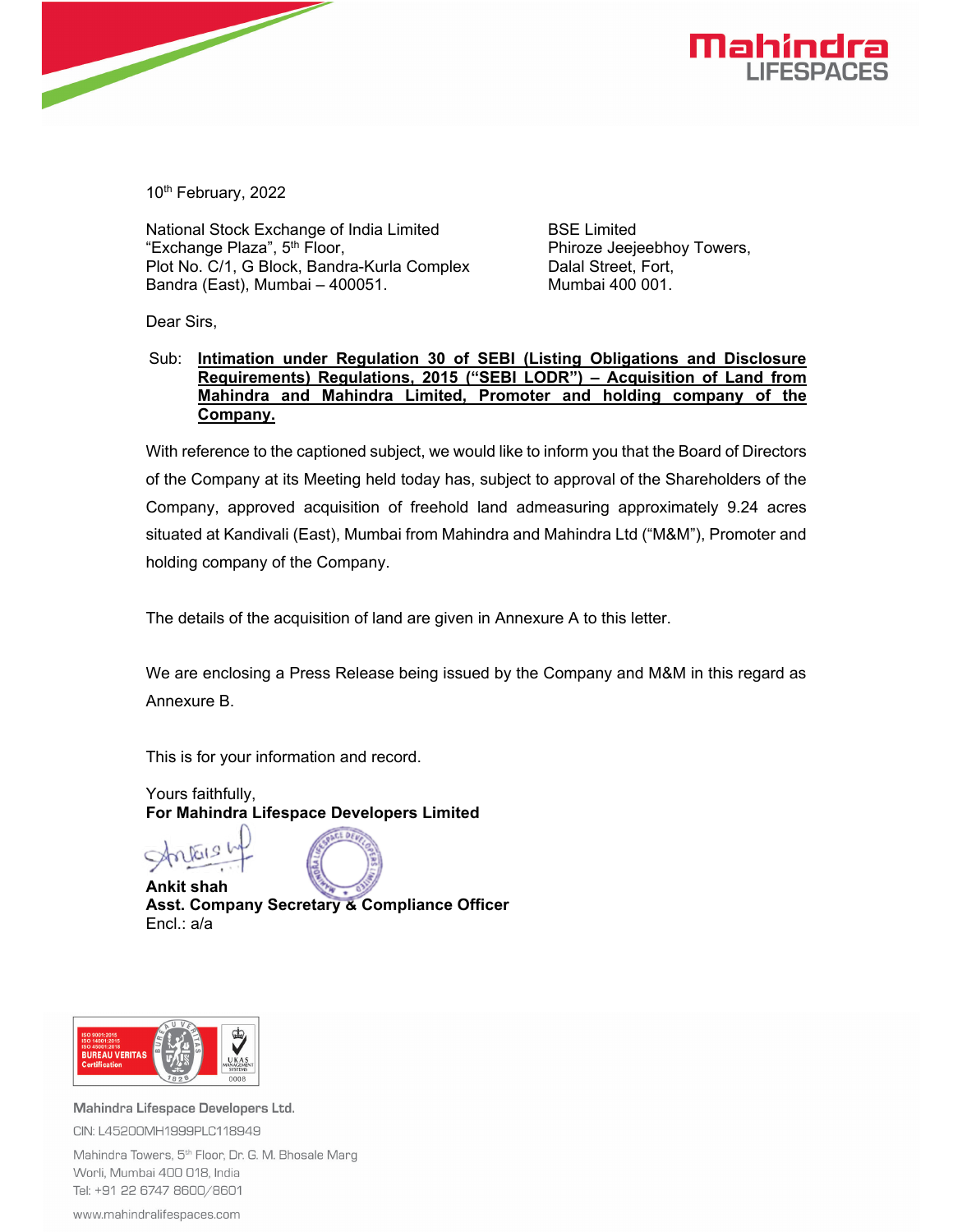



| Sr.<br>No. | Details of Events to be provided                                                                                                                  | Information of such events(s)                                                                                                                                                                                                                                                                                                                                                                                                                                                                                                               |
|------------|---------------------------------------------------------------------------------------------------------------------------------------------------|---------------------------------------------------------------------------------------------------------------------------------------------------------------------------------------------------------------------------------------------------------------------------------------------------------------------------------------------------------------------------------------------------------------------------------------------------------------------------------------------------------------------------------------------|
| a)         | Details of the Land                                                                                                                               | Freehold land admeasuring approximately 9.24<br>acres, situated in Village Akurli, Kandivali (East),<br>Taluka Goregaon, District Mumbai Suburban<br>District - 400101, Maharashtra.                                                                                                                                                                                                                                                                                                                                                        |
| b)         | Date on which the agreement for<br>acquisition has been entered into;                                                                             | The Board of Directors of the Company and<br>Mahindra and Mahindra Limited ("M&M") have<br>approved the proposal today i.e. 10 <sup>th</sup> February,<br>2022 at their respective Board Meetings.                                                                                                                                                                                                                                                                                                                                          |
| c)         | The expected date of completion of<br>acquisition;                                                                                                | 30 <sup>th</sup> September, 2022 ("Sale Date") unless<br>mutually extended by both Parties.<br>The actual date of completion will depend on the<br>receipt of requisite approvals from the statutory<br>authorities.                                                                                                                                                                                                                                                                                                                        |
| d)         | <b>Buyer</b>                                                                                                                                      | Mahindra Lifespace Developers Ltd or its<br>subsidiary or affiliate                                                                                                                                                                                                                                                                                                                                                                                                                                                                         |
| e)         | Investment / Consideration payable for<br>acquisition;                                                                                            | Aggregate consideration of Rs. 365 crores<br>(subject to actual land area survey, deduction of<br>TDS and applicable taxes) to be paid in tranches<br>and interest of 7% p.a. payable during the<br>interim period of payment on unpaid principal<br>balance from the Sale Date.                                                                                                                                                                                                                                                            |
| $f$ )      | Brief details of sellers and whether any<br>of the sellers belong to the promoter/<br>promoter group/group companies. If<br>yes, details thereof; | Seller - Mahindra and Mahindra Limited, a<br>Promoter and holding company of the Company.<br>Mahindra and Mahindra Limited<br>Founded in 1945, the Mahindra Group is one of<br>the largest and most admired multinational<br>federation<br>companies<br>of<br>with<br>260,000<br>employees in over 100 countries. It enjoys a<br>leadership position in farm equipment, utility<br>vehicles, information technology and financial<br>services in India and is the world's largest tractor<br>company by volume. It has a strong presence in |

### **Annexure A – Acquisition of Land**



Mahindra Lifespace Developers Ltd. CIN: L45200MH1999PLC118949

Mahindra Towers, 5<sup>th</sup> Floor, Dr. G. M. Bhosale Marg Worli, Mumbai 400 018, India Tel: +91 22 6747 8600/8601

www.mahindralifespaces.com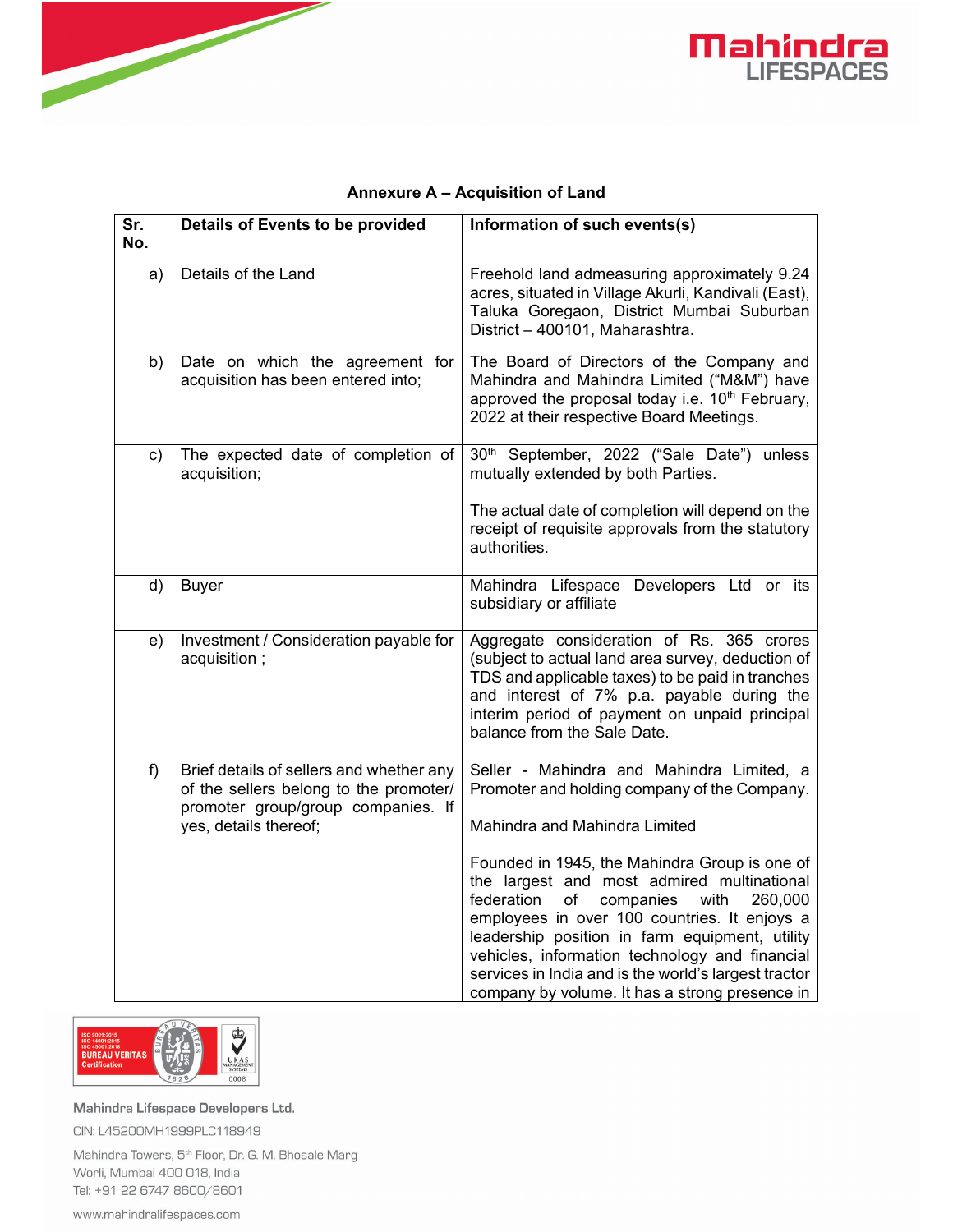

| Sr.<br>No. | Details of Events to be provided                                                                                                  | Information of such events(s)                                                                                                                                                                                                                                                                                                                                                                                                                                                                                                                                                                                                         |
|------------|-----------------------------------------------------------------------------------------------------------------------------------|---------------------------------------------------------------------------------------------------------------------------------------------------------------------------------------------------------------------------------------------------------------------------------------------------------------------------------------------------------------------------------------------------------------------------------------------------------------------------------------------------------------------------------------------------------------------------------------------------------------------------------------|
|            |                                                                                                                                   | renewable<br>energy, agriculture,<br>logistics,<br>hospitality and real estate.<br>The Mahindra Group has a clear focus on<br>leading ESG globally, enabling rural prosperity<br>and enhancing urban living, with a goal to drive<br>positive change in the lives of communities and<br>stakeholders to enable them to Rise.                                                                                                                                                                                                                                                                                                          |
| g)         | Whether the transaction would fall<br>within related party transactions? If<br>yes, whether the same is done at<br>"arms length"; | The transaction falls within ambit of Related<br>Party Transactions.<br>The transaction is at arm's length. The<br>consideration for the transaction has been<br>arrived at based on valuation as determined by:<br>$\triangleright$ CBRE South Asia Private Limited, an<br>Independent Valuation Agency appointed by<br>the Company<br>$\triangleright$ Colliers<br>International (India) Property<br>Services Private Limited, an Independent<br>Valuation Agency appointed by M&M<br>("Colliers");<br>$\triangleright$ Fairness opinion issued<br>by Housing<br>Development Finance Corporation Limited<br>to the Company and M&M. |

### **For Mahindra Lifespace Developers Limited**



**Ankit shah Asst. Company Secretary & Compliance Officer** 



Mahindra Lifespace Developers Ltd. CIN: L45200MH1999PLC118949

Mahindra Towers, 5<sup>th</sup> Floor, Dr. G. M. Bhosale Marg Worli, Mumbai 400 018, India Tel: +91 22 6747 8600/8601

www.mahindralifespaces.com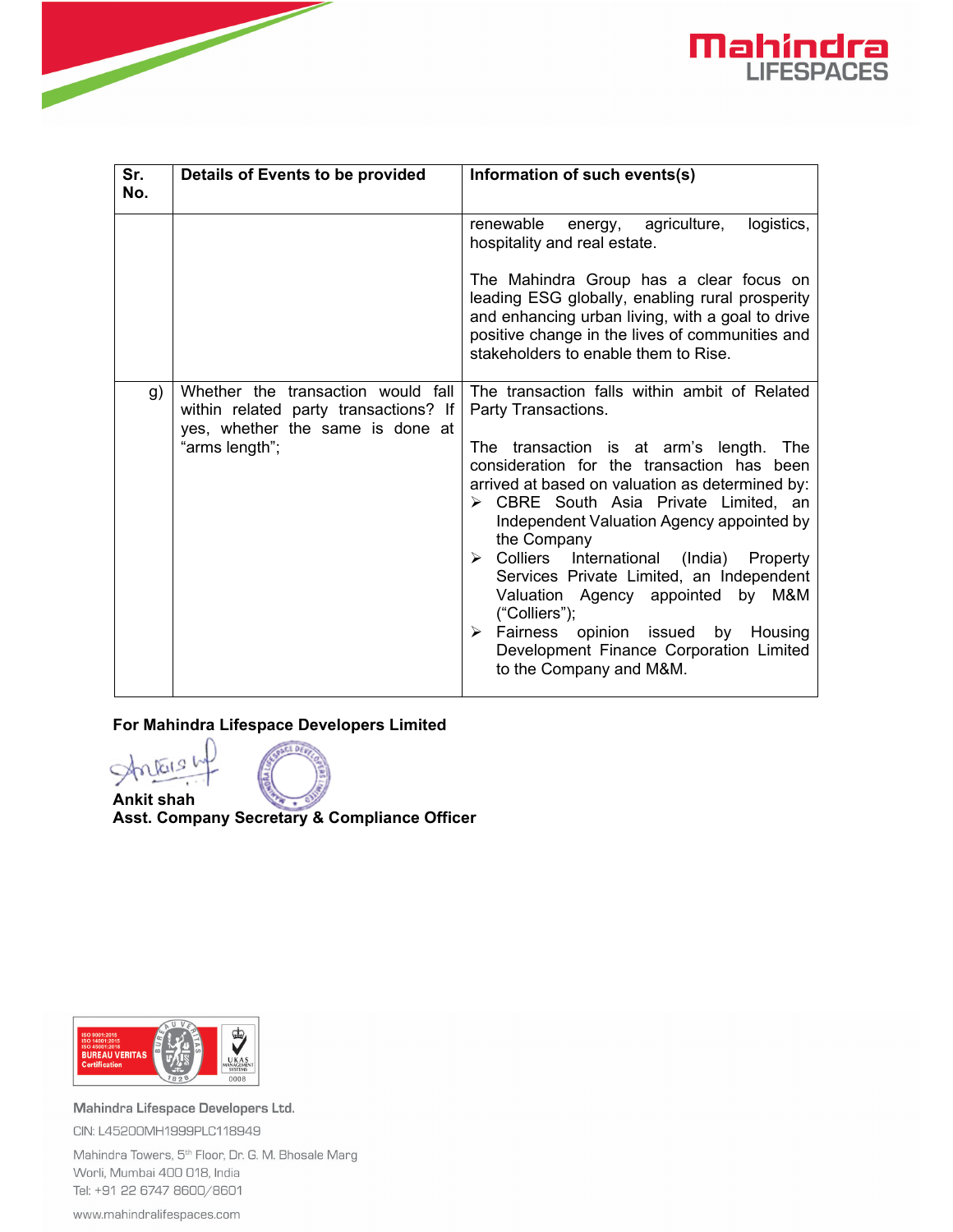



**Press Release For immediate dissemination** 

# **Mahindra Lifespaces® to acquire land in Kandivali from M&M**

## **Mumbai, 10 February, 2022** –

Mahindra Lifespace Developers Ltd. today announced that it will purchase approximately 9.24 acres of land in Kandivali from Mahindra & Mahindra Ltd. for real estate development. This new project is Mahindra Lifespaces' second residential development in Kandivali after its successful 'Mahindra Roots' project and will offer approximately 1 million sq. ft. of carpet area. The project is expected to be launched in FY 2023.

**Arvind Subramanian, Managing Director & CEO, Mahindra Lifespace Developers Ltd.**, said, "Kandivali East is a strategically located, thriving residential hub in Mumbai, and offers well-developed social and civic infrastructure and amenities. This latest land acquisition will help us grow our presence in this high-performing micro-market and is in line with our expansion strategy in Mumbai."

**Rajeev Goyal, CFO, Auto and Farm Sectors, Mahindra & Mahindra Ltd**., said, "We are delighted to get this opportunity to monetise an unused land parcel, which is less than 10% of our entire land in Kandivali and will not have any impact on the operations of the Company as no operations of the Auto and Farm Sectors are carried out on the land being sold."

The land parcel lies in the well-developed residential area of Akurli Road in Kandivali East. This neighbourhood is home to reputed schools and malls. The Western Express Highway, the nearest metro station and Kandivali railway station are all located within a 4 KM radius of the project. Kandivali East enjoys convenient connectivity to employment hubs in Mira Road, Malad, Goregaon, Jogeshwari and Andheri.

The closing of the transaction, which has been approved by the Boards of Mahindra & Mahindra Ltd. and Mahindra Lifespace Developers Ltd., is subject to related-party approval from shareholders of Mahindra Lifespace Developers Ltd and other statutory approvals.